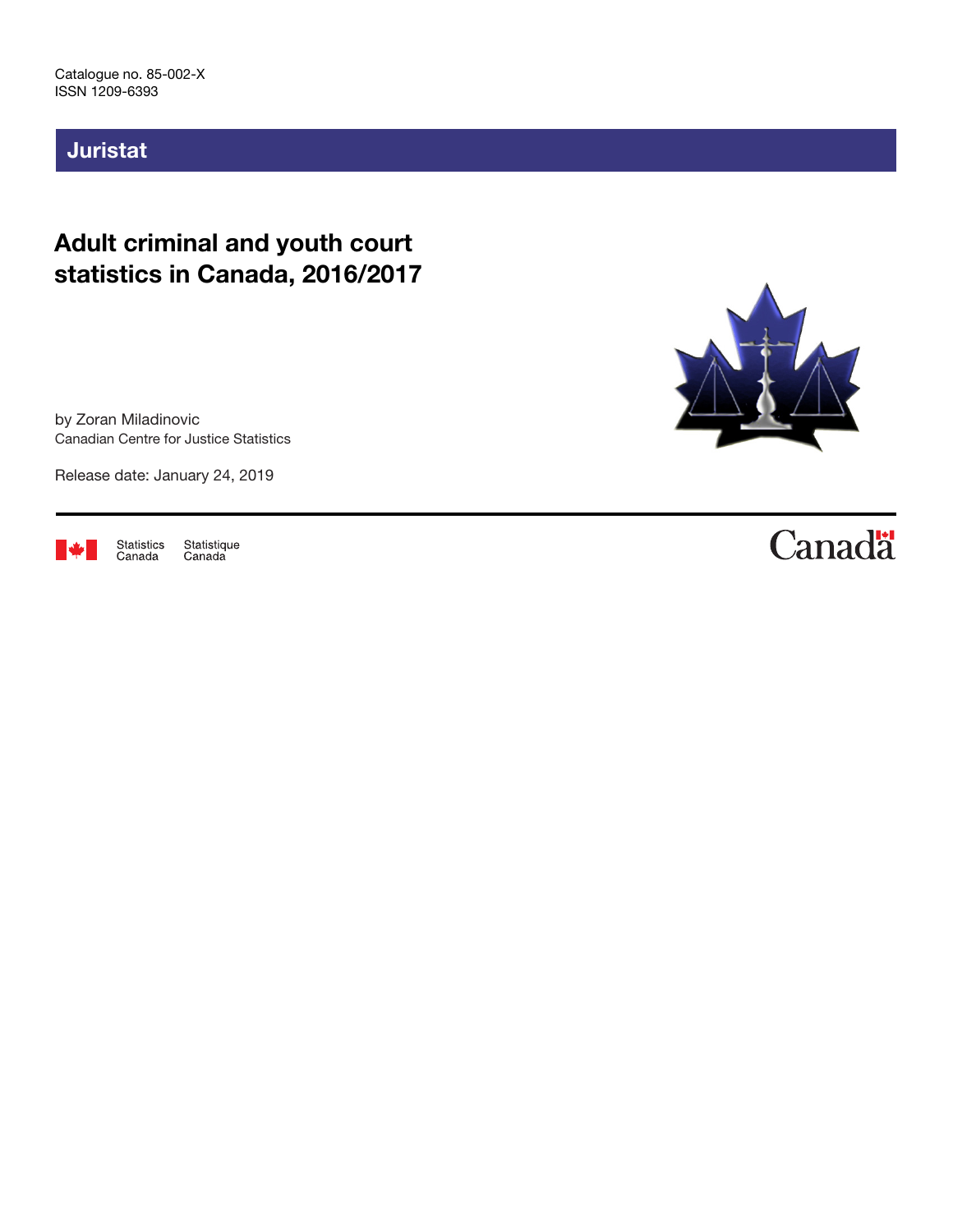# How to obtain more information

For information about this product or the wide range of services and data available from Statistics Canada, visit our website, [www.statcan.gc.ca.](https://www.statcan.gc.ca)

You can also contact us by

#### Email at [STATCAN.infostats-infostats.STATCAN@canada.ca](mailto:STATCAN.infostats-infostats.STATCAN%40canada.ca?subject=)

Telephone, from Monday to Friday, 8:30 a.m. to 4:30 p.m., at the following numbers:

| • Statistical Information Service                             | 1-800-263-1136 |  |  |  |  |  |  |
|---------------------------------------------------------------|----------------|--|--|--|--|--|--|
| • National telecommunications device for the hearing impaired | 1-800-363-7629 |  |  |  |  |  |  |
| $\bullet$ Fax line                                            | 1-514-283-9350 |  |  |  |  |  |  |
| <b>Depository Services Program</b>                            |                |  |  |  |  |  |  |

- Inquiries line 1-800-635-7943
- 

• Fax line 1-800-565-7757

## Standards of service to the public

Statistics Canada is committed to serving its clients in a prompt, reliable and courteous manner. To this end, Statistics Canada has developed standards of service that its employees observe. To obtain a copy of these service standards, please contact Statistics Canada toll-free at 1-800-263-1136. The service standards are also published on [www.statcan.gc.ca](https://www.statcan.gc.ca) under "Contact us" > "[Standards of service to the public](https://www.statcan.gc.ca/eng/about/service/standards)."

## Note of appreciation

Canada owes the success of its statistical system to a long-standing partnership between Statistics Canada, the citizens of Canada, its businesses, governments and other institutions. Accurate and timely statistical information could not be produced without their continued co-operation and goodwill.

Published by authority of the Minister responsible for Statistics Canada

© Her Majesty the Queen in Right of Canada as represented by the Minister of Industry, 2019

All rights reserved. Use of this publication is governed by the Statistics Canada [Open Licence Agreement](https://www.statcan.gc.ca/eng/reference/licence).

An [HTML version](https://www150.statcan.gc.ca/n1/pub/85-002-x/2019001/article/00002-eng.htm) is also available.

*Cette publication est aussi disponible en français*.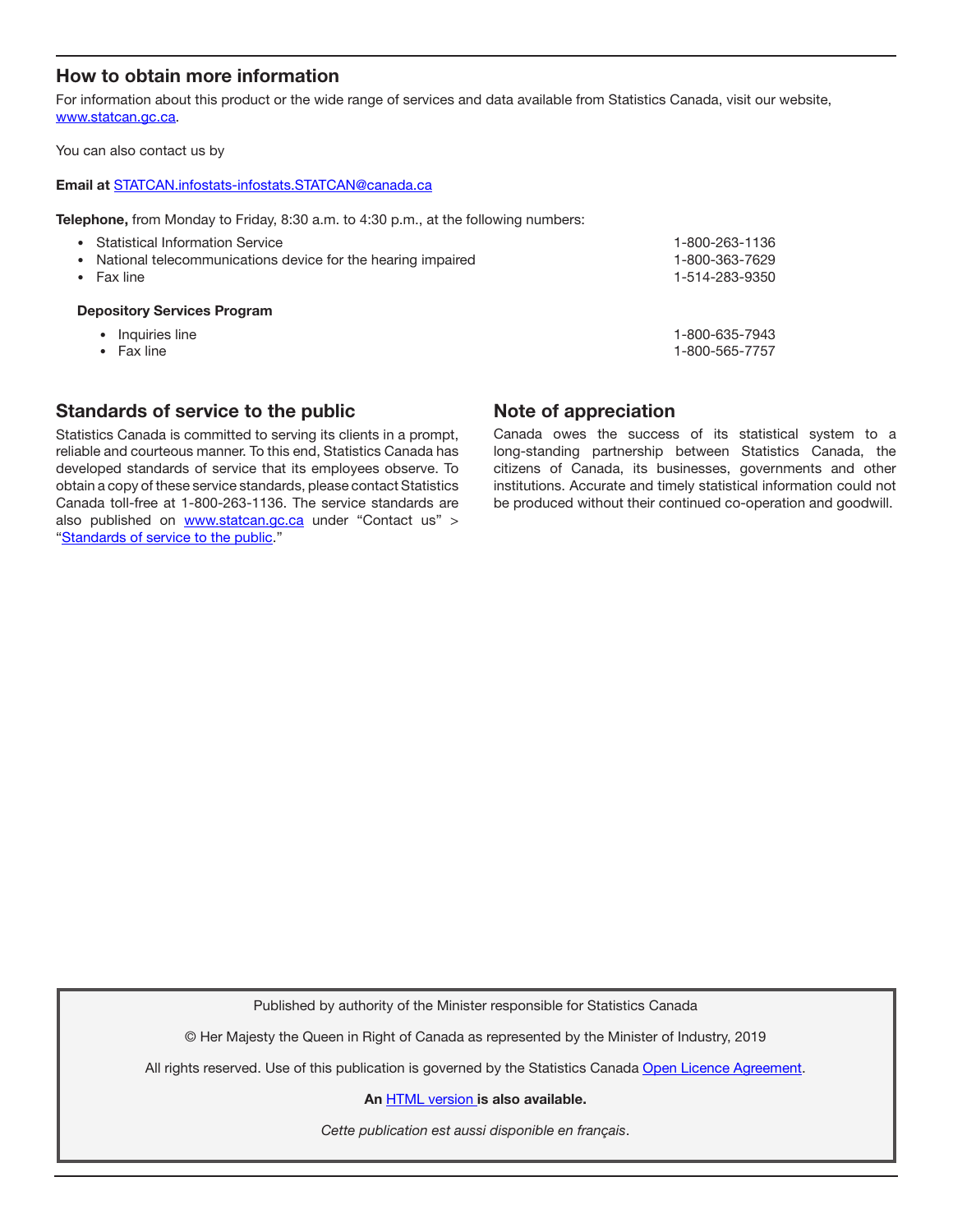# Adult criminal and youth court statistics in Canada, 2016/2017: Highlights

- In 2016/2017, there were 357,642 cases, involving 1,227,546 charges, completed in adult criminal court in Canada. In youth court in 2016/2017, there were 29,172 cases, involving 113,943 charges, completed in Canada.
- The number of youth court cases declined 8% in 2016/2017 compared to a year earlier. Youth court cases have been declining in number consistently since 2008/2009. In contrast, the number of adult criminal court cases increased 2% in 2016/2017 from the previous year. This was the first increase in adult criminal court cases in seven years.
- The median length of time it takes to complete a charge rose 10% from 113 days in 2015/2016 to 124 days in 2016/2017 in adult criminal court. In youth court, the median rose 7%, from 99 days in 2015/2016 to 106 days in 2016/2017.
- The average number of charges in adult criminal court cases increased from 2.9 in 2007/2008 to 3.4 in 2016/2017. In youth court, the average rose from 3.3 to 3.9 over the same period.
- Slightly more than half (54%) of youth court cases resulted in a guilty finding in 2016/2017. In adult criminal court, closer to two-thirds (63%) of cases resulted in a guilty finding.
- Custody was imposed in 38% of guilty adult criminal court cases in 2016/2017. In youth court, where the *Youth Criminal Justice Act* requires that all reasonable alternatives to custody must be considered, 13% of guilty cases received a custodial sentence.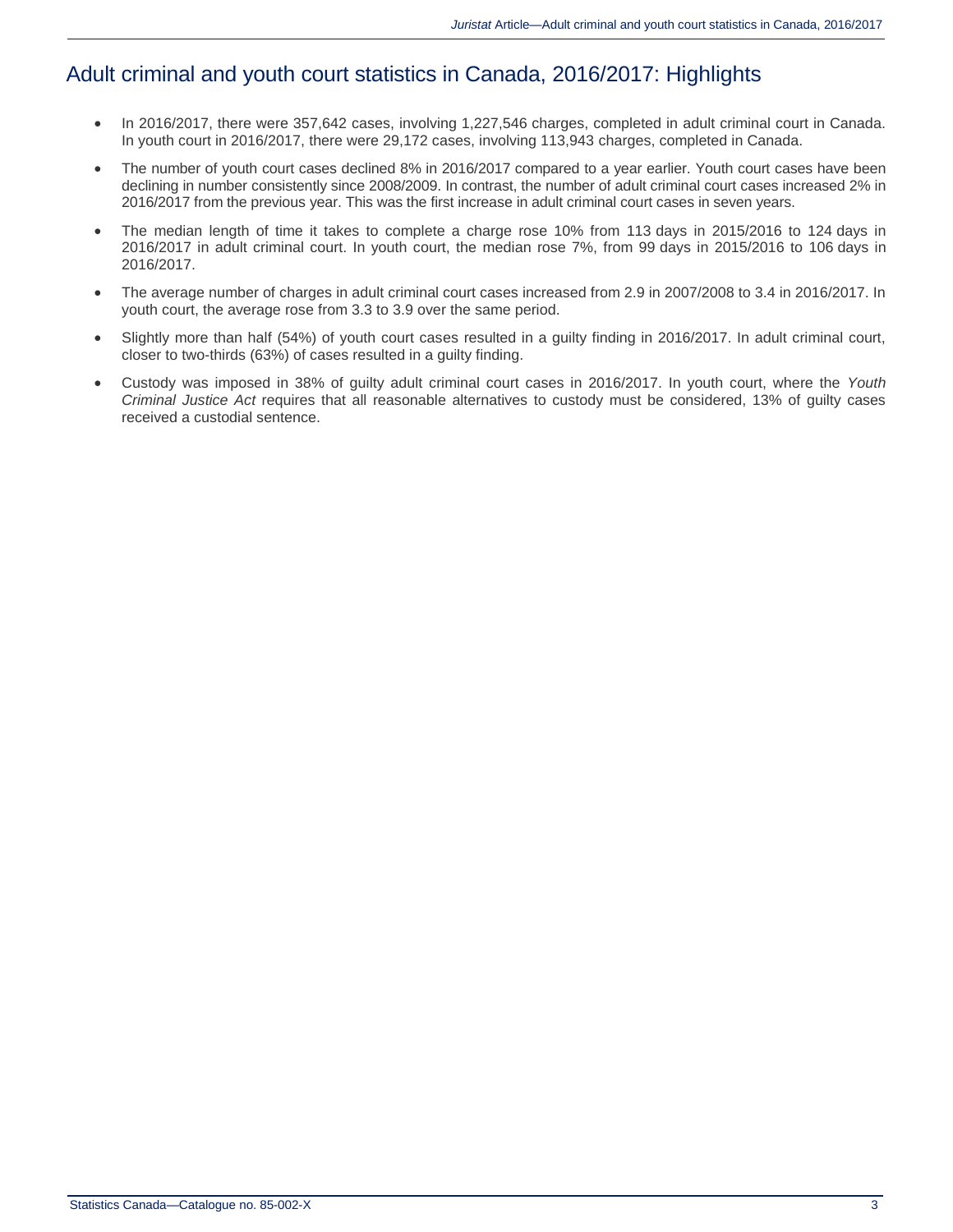# Adult criminal and youth court statistics in Canada, 2016/2017

#### by Zoran Miladinovic

As one of the fundamental components of the criminal justice system in Canada, along with police and the correctional system, the courts interpret and apply the law. They provide an impartial forum to resolve disputes and to enforce laws in a fair and rational manner, without regard to the government's wishes or the weight of public opinion (Canadian Superior Courts Judges Association 2018).

The justice system in Canada makes a distinction between adults and youths accused of committing criminal activity. The *Youth Criminal Justice Act* (*YCJA*) replaced the *Young Offenders Act* in 2003, bringing with it the principle of "fair and proportionate accountability that is consistent with the greater dependency of young persons and their reduced level of maturity" (*YCJA*, s. 3(1)(b)(ii)). The *YCJA* aims to divert youth offenders involved in less serious types of crime with extrajudicial measures such as warnings or cautions. For those youth who do make it into the court system, the *YCJA* offers sentencing options not available to adults, such as deferred custody and supervision orders, intensive support and supervision, and orders to attend a non-residential program (Taylor-Butts and Bressan 2009) and stipulates that all alternatives to custody that are reasonable in the circumstances must be considered prior to committing a young person to custody (*Youth Criminal Justice Act* 2002). As a result of the differing treatment of adult versus youth accused within the Canadian justice system, the characteristics of cases and charges in youth courts differ from adult criminal courts. Therefore, comparisons between adult criminal and youth courts should be made with this context in mind.

Using data from the Integrated Criminal Court Survey (ICCS), this *Juristat* article presents an overview of information from both adult criminal and youth courts in Canada in 2016/2017. It highlights key indicators such as the number of completed cases and charges, the types of offences heard by the courts, decisions, sentences, and the length of time it took to complete charges.

A follow-up *Juristat* article will be released in 2019 that will focus on charge processing times using the most up-to-date ICCS data. The article will expand upon the time processing analysis presented here and will introduce new indicators.

# **Text box 1 Explanation of Integrated Criminal Court Survey terminology**

**Completed charge:** A formal accusation against an accused person or company involving a federal statute offence that has been processed by the courts and received a final decision.

**Completed case:** One or more charges against an accused person or company that were processed by the courts at the same time and received a final decision.

The Integrated Criminal Court Survey currently publishes data based on the concept of completed charges and completed cases. While both of these measures are useful in examining various characteristics of court data, work is currently being undertaken to develop additional measures that would better reflect court workflow in the provinces and territories. One of these new indicators is an information-based concept of the case. This combines all charges against an accused that are laid under a single information (An information is a written document that is sworn under oath, typically by a police officer, to a justice of the peace that alleges a person has committed a criminal offence. The laying of an information initiates criminal proceedings against an accused.).

A project examining the feasibility of producing indicators of pending or actives cases/charges in addition to completed cases/charges is also being developed.

### **Completed cases and charges down for youth in 2016/2017, up for adults**

The annual number of completed cases in youth court has been steadily declining over the period 2007/2008 to 2016/2017, with the exception of a slight increase in 2008/2009. In adult criminal court over the same period, the number of cases increased in the early part of the decade before declining for six consecutive years. In 2016/2017, the number of cases in adult criminal court increased for the first time since this period of decline began in 2010/2011. There were 357,642 completed cases in adult criminal court in 2016/2017, 2% higher than in 2015/2016 (351,061 cases) but 9% lower than in 2007/2008 (393,193 cases). In youth court, there were 29,172 completed cases in 2016/2017, 8% fewer than in 2015/2016 (31,718) and 50% fewer than in 2007/2008 (58,710) (Chart 1).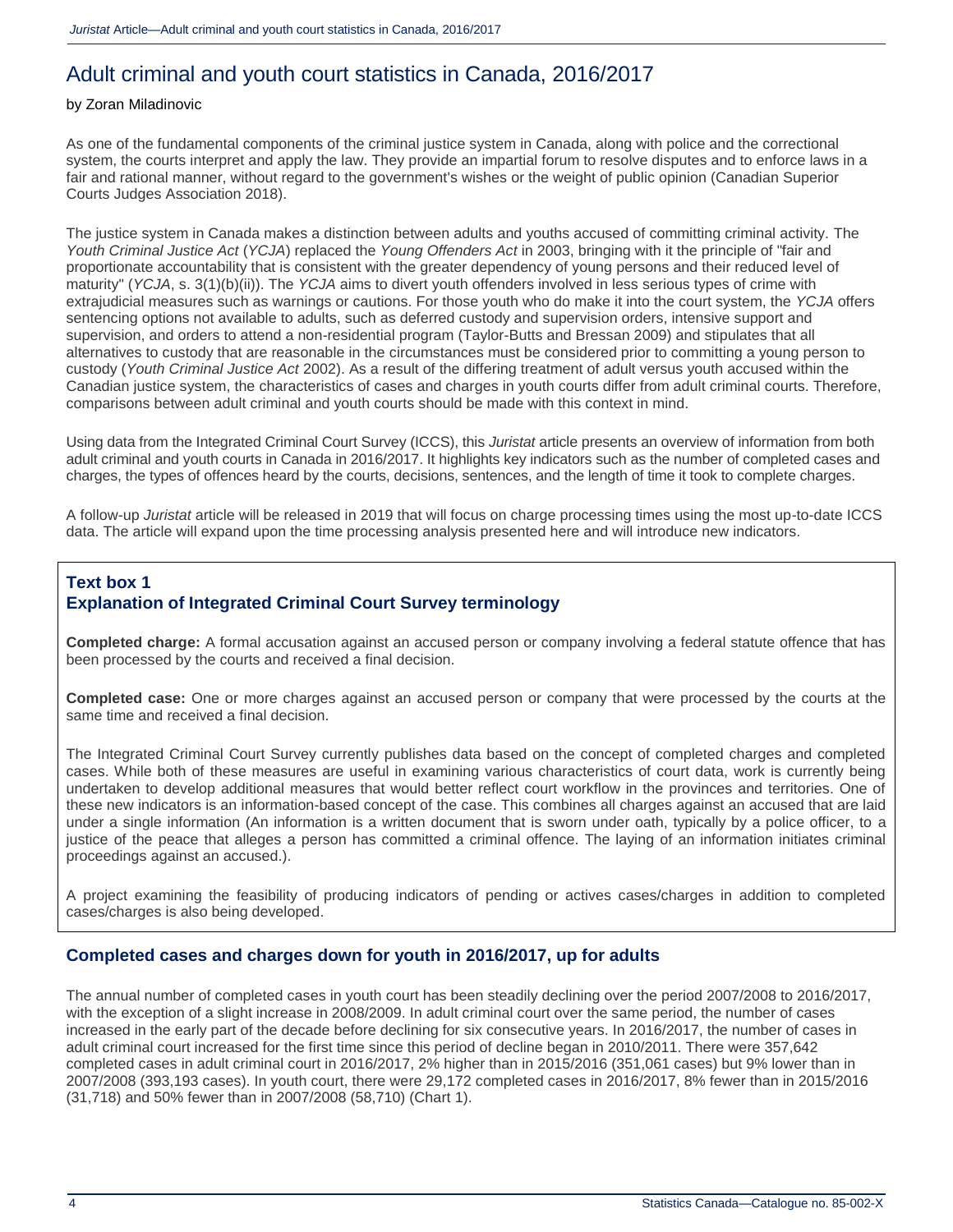#### Chart 1 Cases completed in adult criminal and youth court, Canada, 2007/2008 to 2016/2017

number of adult criminal court cases



Note: A case is one or more charges against an accused person or company that were processed by the courts at the same time and received a final decision. Data exclude information from superior courts in Prince Edward Island, Ontario, Manitoba and Saskatchewan as well as municipal courts in Quebec due to the unavailability of data.

Source: Statistics Canada, Canadian Centre for Justice Statistics, Integrated Criminal Court Survey.

When looking at charges, rather than cases, it is noted that the number of completed charges in youth court also declined over the period 2007/2008 to 2016/2017. In adult criminal court, charges followed a similar trend to cases, with the exception of an increase in 2015/2016. There were 1,227,546 completed charges in adult criminal court in 2016/2017 and 113,943 in youth court.

As has historically been the case, males made up the majority of accused in both adult criminal and youth courts in 2016/2017. In particular, males were involved in four out of five cases in adult criminal court (80%), while they made up a slightly smaller proportion in youth court, at around three out of four cases (77%).

While a direct comparison to police-reported crime cannot be made,<sup>1</sup> trends in police-reported incidents for both adult and youth accused have closely mirrored the trends seen in adult criminal and youth court over the past decade (Allen 2018).The observed increase in the number of completed court cases at the Canada-level in 2016/2017 was not reflected in every province and territory (Table 1). While completed cases increased 2% overall in adult criminal court between 2015/2016 and 2016/2017, seven jurisdictions<sup>2</sup> reported decreases with the largest being recorded by the Northwest Territories (-17%) and Yukon (-14%). Six jurisdictions saw increases, with the largest reported by Quebec (+9%) and Newfoundland and Labrador (+3%). In youth courts, the volume of completed cases decreased 8% nationally, and every jurisdiction reported a decrease with the exception of Nunavut (+22%).

#### **Average number of charges in a case increased**

Over the past decade, the average number of charges per case has increased for both adult criminal and youth court cases. This increase was fairly gradual until 2014/2015 in youth court and 2015/2016 in adult criminal court, when it accelerated. In 2016/2017, there was an average of 3.4 charges per case in adult criminal court, a 17% increase from 2007/2008 (2.9 charges per case). In youth court, there was an average of 3.9 charges per case in 2016/2017, corresponding to an increase of 20% since 2007/2008 (3.3 charges per case) (Chart 2). What this means is that while there were fewer cases completed in both adult criminal and youth court in 2016/2017 than a decade earlier, there were substantially more charges per case. Similarly, the average number of appearances in a case has also increased for adult criminal and youth court over the same period; in adult criminal court it rose from 6.7 appearances per case in 2007/2008 to 7.7 in 2016/2017, while in youth court it rose from 5.6 appearances per case to 7.0. Combined, these increases indicate that cases may have become more complex over time.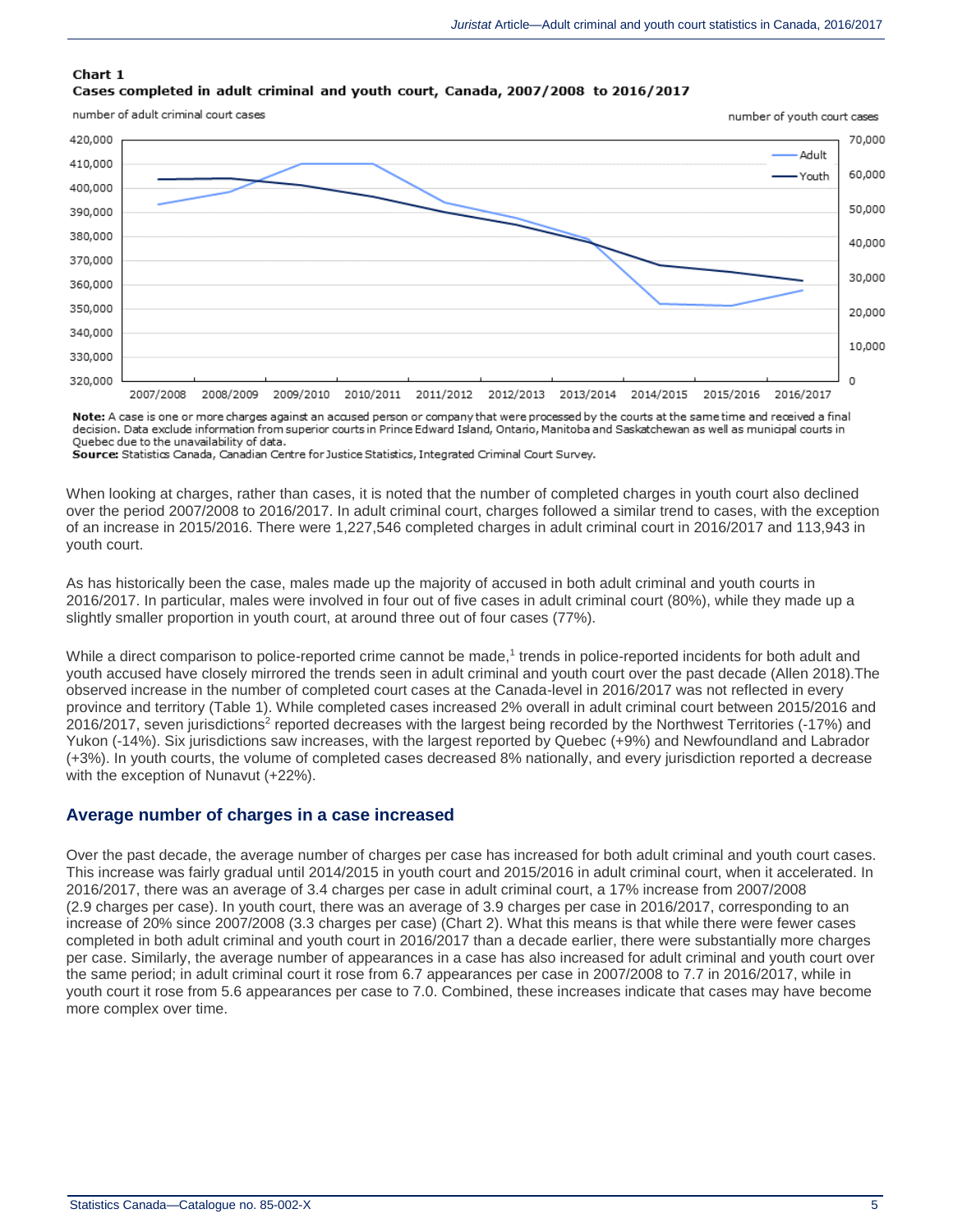#### Chart 2

#### Average number of charges in a completed case in adult criminal and youth court, Canada, 2007/2008 to 2016/2017

number of charges in a case



Note: A charge refers to a formal accusation against an accused person or company involving a federal statute offence that has been processed by the courts and received a final decision. A case is one or more charges against an accused person or company that were processed by the courts at the same time and received a final decision. Data exclude information from superior courts in Prince Edward Island, Ontario, Manitoba and Saskatchewan as well as municipal courts in Quebec due to the unavailability of data.

Source: Statistics Canada, Canadian Centre for Justice Statistics, Integrated Criminal Court Survey.

### **Five offence types made up nearly half of all completed cases in adult criminal and youth courts**

In adult criminal court cases, the five most common offences in 2016/2017 were theft, impaired driving, failure to comply with a court order, common assault and breach of probation, which represented 47% of all completed cases.<sup>3</sup> These same five offences were the most common in 2015/2016, and made up 48% of all completed cases then.

In youth court cases, the five most common offences in 2016/2017 were theft, offences under the *YCJA*, common assault, break and enter and major assault, which represented 44% of all completed cases in that year. This is similar to the previous year, when the five most common offences of theft, offences under the *YCJA*, <sup>4</sup> common assault, break and enter, and failure to comply with a court order also made up 44% of all completed cases (Chart 3).



1. Theft includes, for example, theft over \$5,000, theft \$5,000 or under, as well as motor vehide theft.

2. Major assault includes, for example, assault with a weapon (level 2) and aggravated assault (level 3).

Note: Cases that involve more than one charge are represented by the most serious offence. A case is one or more charges against an accused person or company that were processed by the courts at the same time and received a final decision. Data exclude information from superior courts in Prince Edward Island, Ontario, Manitoba and Saskatchewan as well as municipal courts in Quebec due to the unavailability of data. Source: Statistics Canada, Canadian Centre for Justice Statistics, Integrated Criminal Court Survey.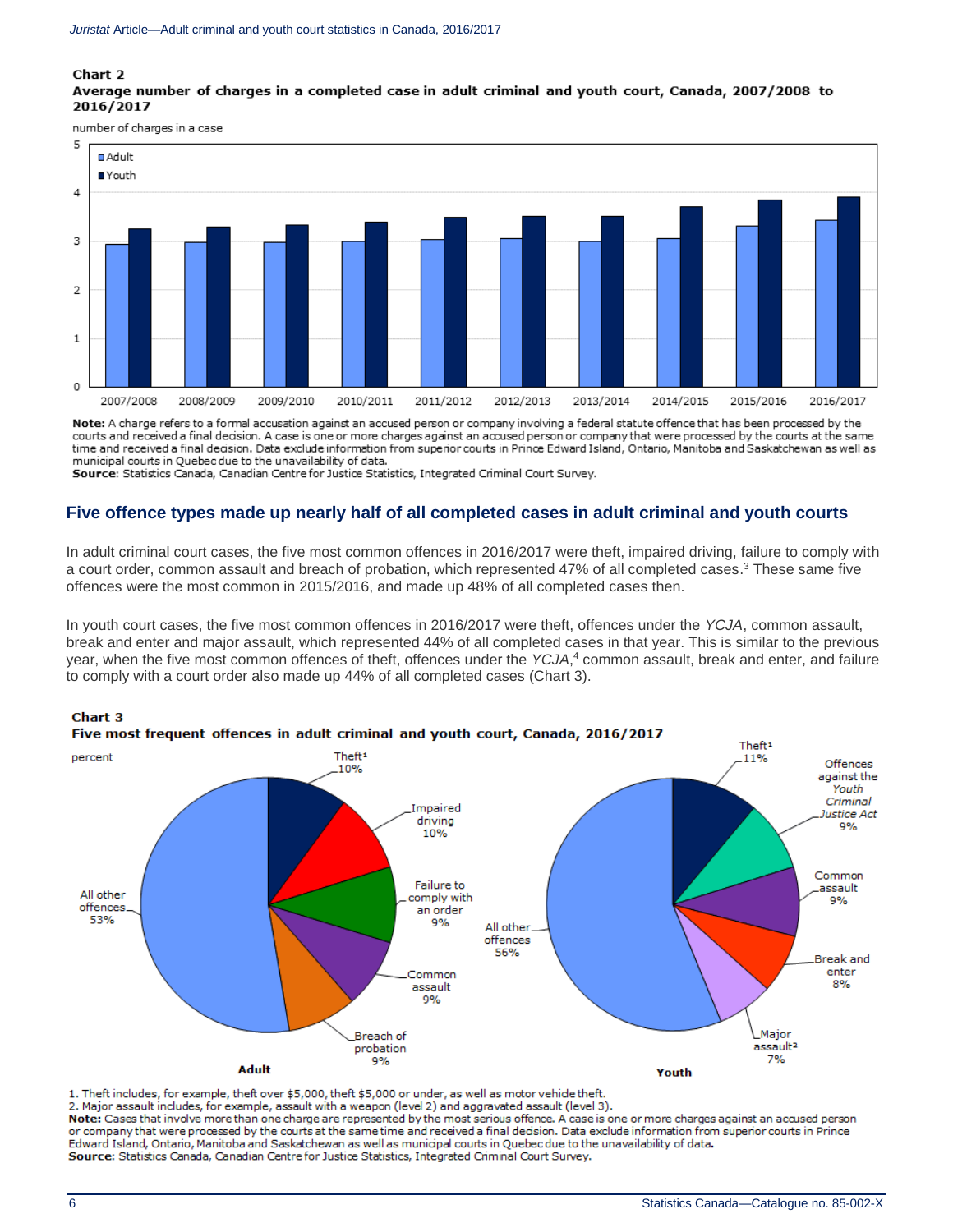#### **Patterns of court decisions stable in both adult criminal and youth court over time**

At the Canada-level, the pattern of decisions rendered in adult criminal court has been stable over the last decade. In youth court, the pattern of decisions has also been fairly stable over time, although somewhat less so than in adult criminal court. The proportion of cases in adult criminal court that resulted in a guilty decision remained slightly below two-thirds, while in youth court, the proportion of guilty decisions has been getting slightly less frequent: from 60% of cases in 2007/2008 to 54% of cases in 2016/2017.

The proportion of cases that were stayed or withdrawn<sup>5</sup> in adult criminal court has been stable over the decade, at about onethird. In contrast, the proportion of stayed or withdrawn cases in youth court has increased from 38% of cases in 2007/2008 to 44% of cases in 2016/2017. Further analysis of the youth court data indicates that the proportion of cases that were specifically stayed<sup>6</sup> has increased from 17% to 20% over the same period, while the proportion that were specifically withdrawn has increased from 21% to 24%. In adult criminal court, these proportions have remained relatively unchanged.

Acquittals were infrequent, representing 3% to 4% of decisions in adult criminal court cases over the same period, and between 1% and 2% of decisions in youth court cases (Table 2).

While the overall proportion of guilty decisions in adult criminal court has been stable over the past decade, the proportion of guilty cases has ranged widely depending on the type of offence. For example, in 2016/2017 21% of attempted murder cases had a guilty decision, the lowest among all offences. In contrast, impaired driving cases had the highest proportion of guilty decisions, at 81%. The same is true in youth court, where 32% of failure to appear cases resulted in a guilty decision in 2016/2017 (the lowest among all offences), while 92% of unlawfully at large cases resulted in a guilty decision (the highest among all offences). In 2016/2017, among the five most common offences in adult criminal court, the proportion of cases with a guilty decision ranged from 44% for common assault to 81% for impaired driving. In youth court, the range was from 41% for theft cases to 77% for cases involving *YCJA* offences over the same period.

The proportion of guilty decisions for individual offence types has remained relatively stable over time. Some notable exceptions in adult criminal court include common assault and drug trafficking, both of which have shown a decrease in the proportion of guilty cases between 2007/2008 and 2016/2017 (from 51% to 44%, and from 57% to 46%, respectively). In youth court, there was greater variation over time; criminal harassment and disturbing the peace cases have shown some of the largest changes in the proportion of guilty cases over time (from 49% to 32% and from 53% to 35%, respectively).

#### **Nearly 4 in 10 guilty adult criminal court cases received custody; about 1 in 8 for guilty youth court cases**

Among cases that received a guilty decision in adult criminal court, approximately 38% received a custodial sentence in 2016/2017, a proportion that has increased slightly over the last decade. This proportion varied by jurisdiction, with Prince Edward Island (P.E.I.) having the highest percentage (67%) and Nova Scotia the lowest (29%). One explanation for the high proportion of custody sentences in P.E.I. is the very high percentage of guilty impaired driving cases that are sentenced to custody within this jurisdiction (89% in 2016/2017 compared to 9% for the rest of Canada). Because one quarter of all guilty cases in adult criminal court in P.E.I. were impaired driving related, they contributed to a higher overall proportion of custodial sentences in that province compared to other jurisdictions.

In youth court, about 13% of guilty cases received a custody sentence in 2016/2017, a decrease from 16% in the previous year. Prior to that, the proportion of guilty cases receiving custody had been stable at between 15% – 16% for the decade. New Brunswick had the lowest proportion of custodial sentences among guilty youth cases, at about 6%. In contrast, Yukon had the highest proportion at 39% (Chart 4). Many of these same trends are observed when examining recent corrections data, with the exception of P.E.I. While it had a high proportion of guilty youth cases that were sentenced to custody in 2016/2017, it had a low youth incarceration rate (Malakieh 2018).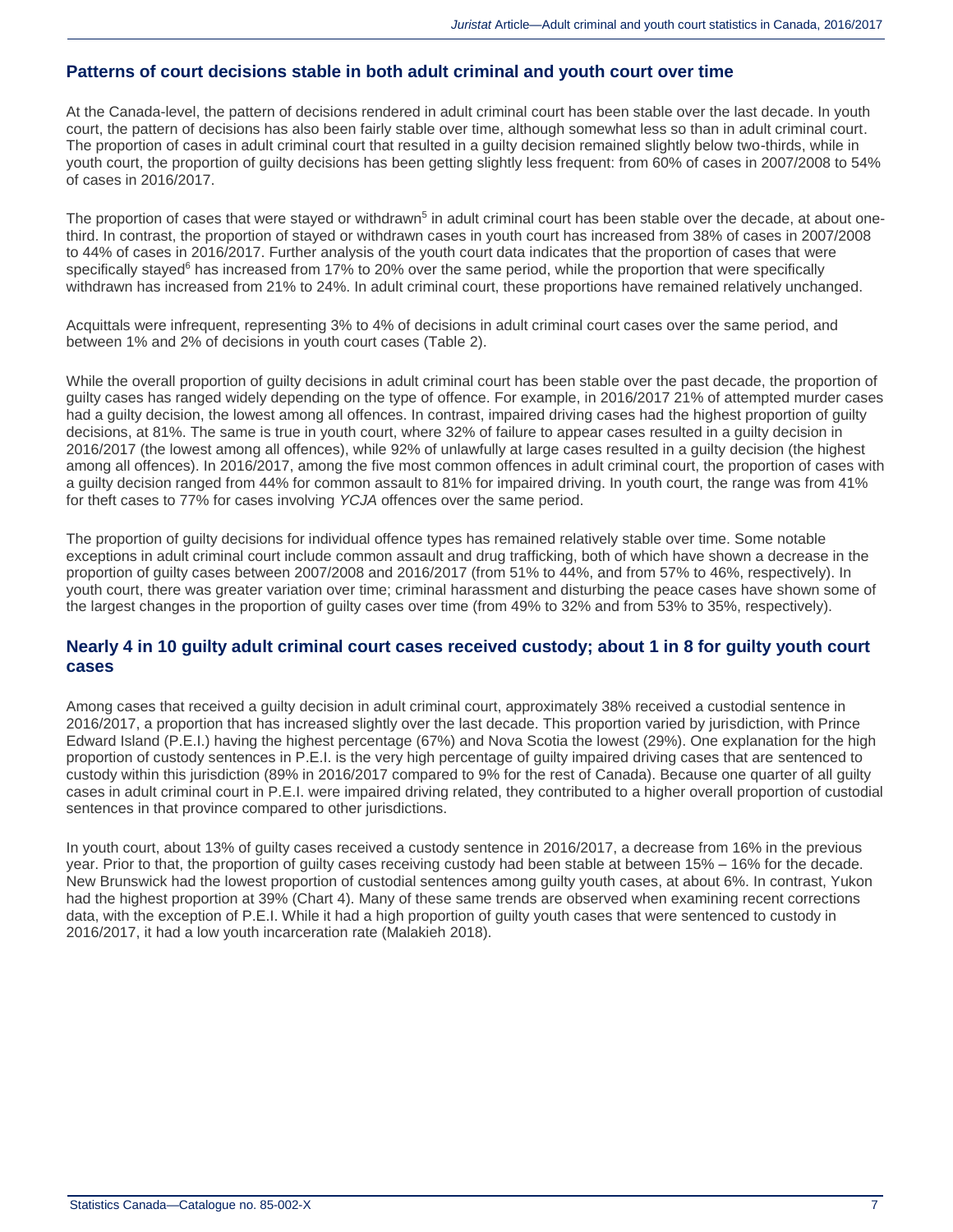#### Chart 4 Proportion of quilty cases sentenced to custody, adult criminal and youth court, provinces and territories, 2016/2017

percent of guilty<sup>1</sup> cases



1. Guilty findings include guilty of the offence, of an included offence, of an attempt of the offence, or of an attempt of an included offence. Also includes guilty pleas, and cases where an absolute or conditional discharge has been imposed.

Note: There are many factors that may influence variations between jurisdictions, therefore, compansons should be made with caution. A case is one or more charges against an accused person or company that were processed by the courts at the same time and received a final decision. Data exclude information from superior courts in Prince Edward Island, Ontario, Manitoba and Saskatchewan as well as municipal courts in Quebec due to the unavailability of data. In 2016/2017, the significant drop in the number of custodial sentences in Ontario is largely due to changes to how custody information is reported on the Integrated Criminal Court Survey and revisions to the survey which allow it to better capture pre-sentence custody information. Source: Statistics Canada, Canadian Centre for Justice Statistics, Integrated Criminal Court Survey,

The median length of custodial sentences in 2016/2017 was 30 days in adult criminal court and 50 days in youth court.<sup>7</sup> The longer median length of custodial sentences in youth court likely reflects the *YCJA* principal of reserving custody for only the most serious of cases. The median was unchanged from 2015/2016 in adult criminal court, while it increased 19% (from 42 days) in youth court.

Probation continued to be the most frequent sentence type $^8$  in adult criminal court in 2016/2017 (44% of guilty cases), followed by custody (38%) and fines (31%). In youth courts, probation was also the most frequent sentence type (57% of guilty cases), followed by community service (23%) and custody (13%). As previously indicated, youth sentencing options differ from those for adults; for example, youth sentence options not available to adults include reprimands, orders to attend non-residential programs or intensive support and supervision programs, etc. Additionally, the way in which the same type of sentence is applied to youth may differ from how it is applied to adults.

### **Charge processing times increased in both adult criminal and youth courts**

The median length of time required to complete an adult criminal court charge increased 10% to 124 days in 2016/2017, compared to 113 days the previous year. Among the jurisdictions, there was a wide variation in median charge processing times, from 36 days in Prince Edward Island to 227 days in Quebec.<sup>9</sup> Quebec has consistently had the longest median charge time of all provinces and territories over the past decade. It is important to note that municipal court data for Quebec are not included in these estimates and these charges are generally less serious in nature and tend to take up less time in court – hence their omission has been identified as a contributing factor to long charge times. As a result, an adjustment has been made to Quebec's data by adding additional charges to represent the missing municipal court data, and assigning a charge time of 1 day to these charges (Maxwell 2018). After adjusting for missing municipal court data in Quebec, the median charge processing time for the province decreased substantially, to 167 days in 2016/2017.

Taking the missing Quebec data into account, the adjusted median charge time for Canada in 2016/2017 decreases from 124 days to 117 days. The adjusted value in 2016/2017 is 10% higher than the adjusted value in 2015/2016, and is the highest median charge time in over a decade. Longer processing times were seen in conjunction with a greater number of completed charges in 2016/2017 compared to the year before. It is possible that this was a result of increased completion of older, pending charges in response to the Supreme Court of Canada's *R. v. Jordan* decision in July, 2016 that set time limits for the completion of criminal charges.<sup>10</sup>

Among the jurisdictions, the largest percentage increase in charge processing time between 2015/2016 and 2016/2017 occurred in the Northwest Territories (+30% or +19 days). The largest, and only, decrease in charge time occurred in Manitoba (-2% or -3 days) (Chart 5). Youth courts saw the median charge time increase in 2016/2017 (+7%), also reaching its highest value in over a decade. In youth courts, median charge times ranged from 29 days in Prince Edward Island to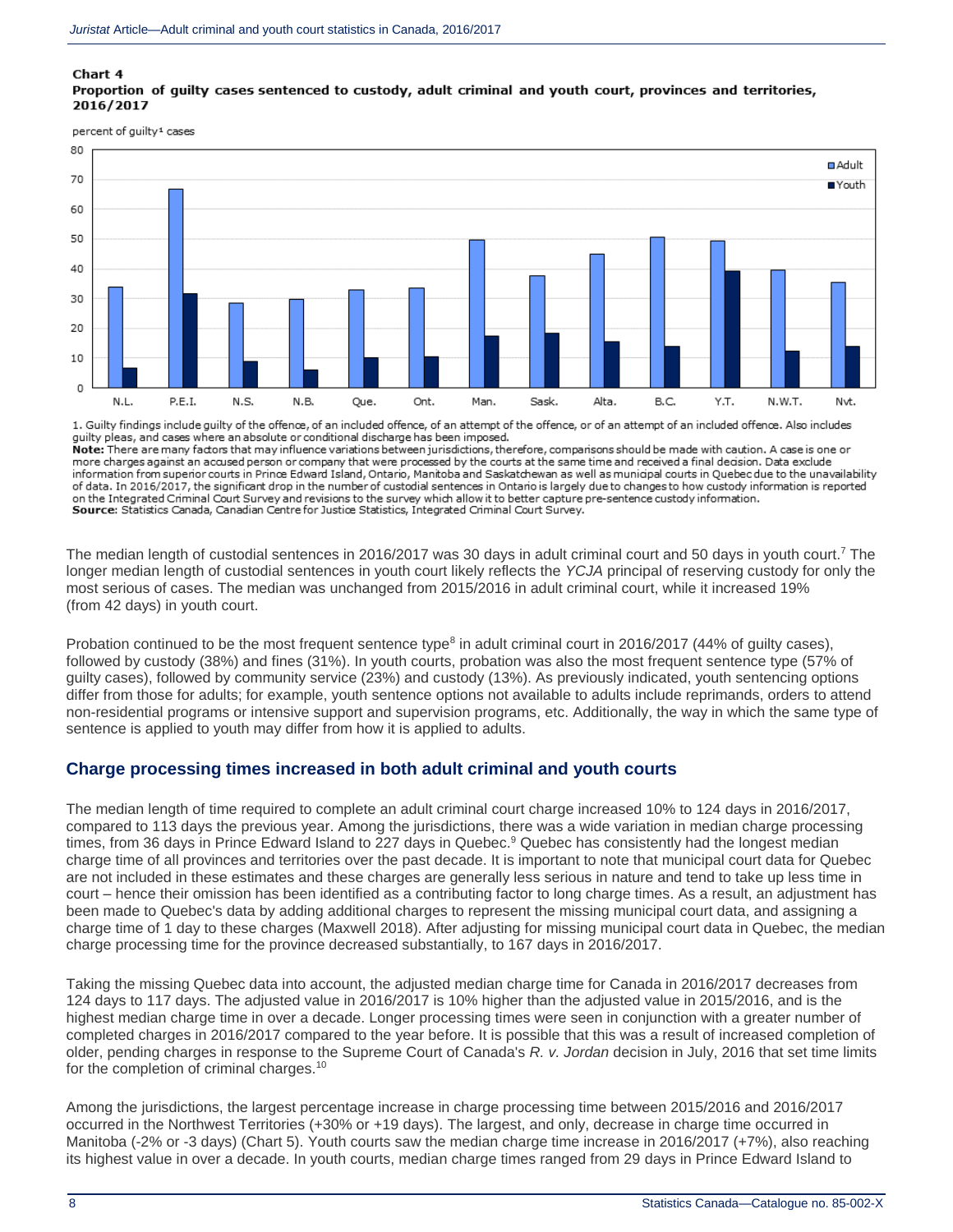134 days in both Ontario and Yukon. The largest percentage increase between 2015/2016 and 2016/2017 occurred in Yukon (+91% or +64 days).

#### Chart 5

#### Median charge time, adult criminal court, provinces and territories, 2015/2016 and 2016/2017

Provinces and territories



1. The median length of charge completion in Quebec may be overestimated given that data from municipal courts, which tend to handle the least serious matters, are unavailable.

2. The adjusted median in Quebec represents the estimated median in the province, if municipal court data were reported to the survey. Note: Charge lengths are calculated based on the number of days it takes to complete a charge, from first appearance to final decision. The median is the point at which half of all charges had longer charge lengths and half had shorter charge lengths. Exdudes charges in which the charge length was unknown. A charge refers to a formal accusation against an accused person or company involving a federal statute offence that has been processed by the courts and received a final decision. Data exclude information from superior courts in Prince Edward Island, Ontario, Manitoba and Saskatchewan as well as municipal courts in Quebec due to the unavailability of data. There are many factors that may influence variations between jurisdictions, therefore, comparisons should be made with caution.

Source: Statistics Canada, Canadian Centre for Justice Statistics, Integrated Criminal Court Survey.

There was variation in median charge processing times by certain charge characteristics. For example, charges that resulted in an acquittal had the longest median charge time among decision types in both adult and youth court in 2016/2017 (312 days and 176 days, respectively). In contrast, charges that resulted in a guilty decision type had the shortest median charge time (106 days in adult criminal court, 91 days in youth court).<sup>11</sup>

### **Summary**

The number of completed cases and charges were up in adult criminal court in 2016/2017, following several years of declines. The number of completed cases in youth court have continued their 10 year decline.

A handful of offences (theft, impaired driving, failure to comply with a court order, common assault, and breach of probation in adult criminal court; theft, offences under the *YCJA*, common assault, break and enter, and major assault in youth court) made up nearly half of all cases in both adult criminal and youth court, and these offences have consistently been among the most common over time.

While probation was the most frequent sentence in both adult criminal and youth court, the expected differences in sentencing were evident with about 4 in 10 guilty adult cases receiving custody in 2016/2017, and only 13% of guilty youth cases receiving custody.

The time taken to complete adult criminal court charges increased in 2016/2017 and reached its highest level in over a decade. Twelve out of thirteen jurisdictions reported higher median charge processing times in 2016/2017 compared to 2015/2016. Quebec continued to report the longest charge time among the provinces and territories, while Prince Edward Island reported the shortest.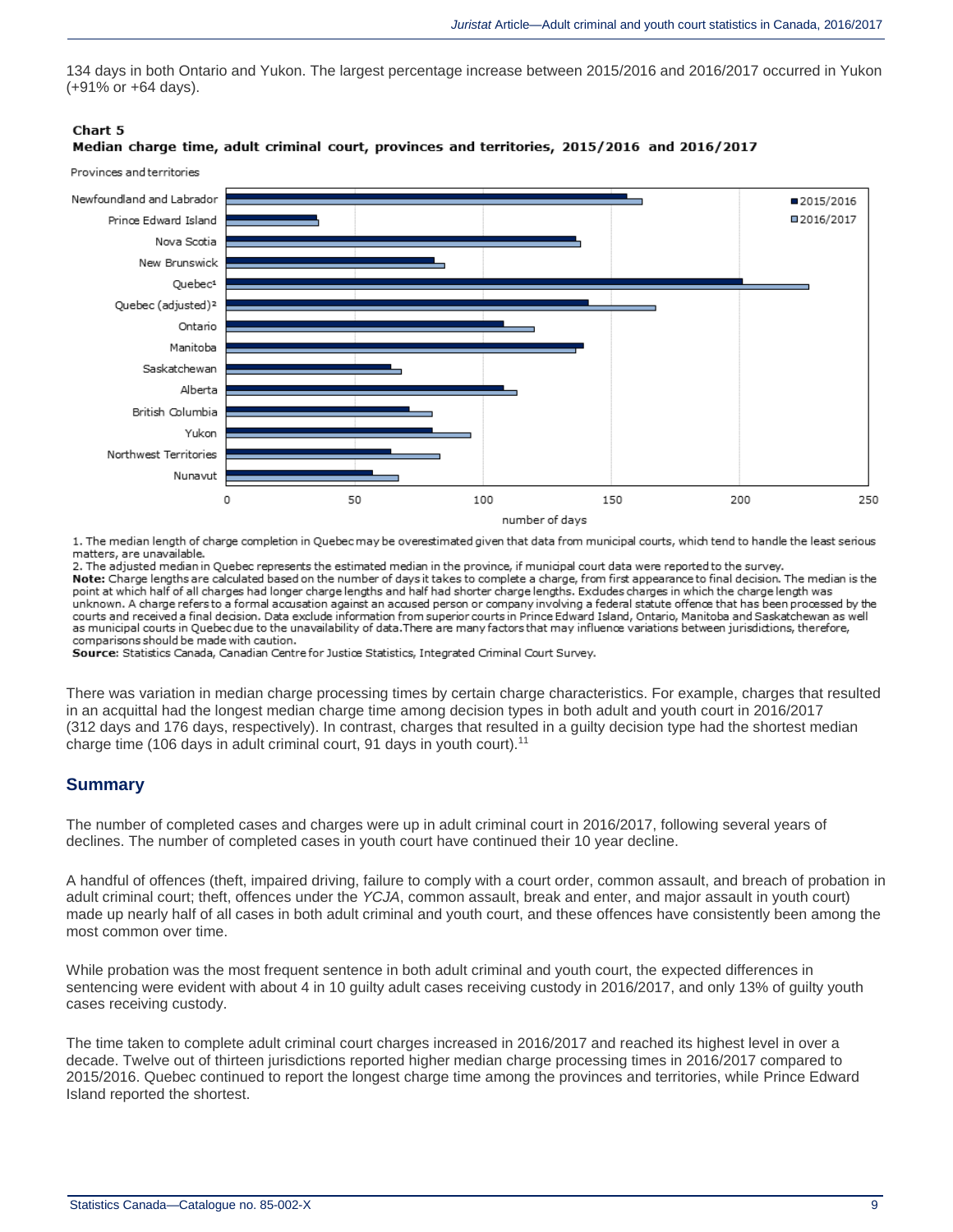## **Survey description**

The Integrated Criminal Court Survey (ICCS) is administered by the Canadian Centre for Justice Statistics (Statistics Canada) in collaboration with provincial and territorial government departments responsible for criminal courts in Canada. The survey collects statistical information on adult and youth court cases involving *Criminal Code* and other federal statute offences. Data contained in this article represent both the adult criminal court portion as well as the youth court portion of the survey.

All youth courts in Canada have reported data to the youth component of the survey since the 1991/1992 fiscal year. All adult courts have reported to the adult component of the survey since the 2006/2007 fiscal year, with the exception of superior courts in Prince Edward Island, Ontario, Manitoba and Saskatchewan as well as municipal courts in Quebec. These data were not available for extraction from the provinces' electronic reporting systems and therefore, were not reported to the survey.

The primary unit of analysis is a case. A case is defined as one or more charges against an accused person or company that were processed by the courts at the same time and received a final decision. A case combines all charges against the same person having one or more key overlapping dates (date of offence, date of initiation, date of first appearance, date of decision, or date of sentencing) into a single case.

A case that has more than one charge is represented by the charge with the "most serious offence" (MSO). The most serious offence is selected using the following rules. First, court decisions are considered and the charge with the "most serious decision" (MSD) is selected. Court decisions for each charge in a case are ranked from most to least serious as follows: 1) guilty, 2) guilty of a lesser offence, 3) acquitted, 4) stay of proceeding, 5) withdrawn, dismissed and discharged, 6) not criminally responsible, 7) other, and 8) transfer of court jurisdiction.

Second, in cases where two or more charges result in the same MSD (e.g., guilty), *Criminal Code* sentences are considered. The charge with the most serious offence type is selected according to an offence seriousness scale, based on actual sentences handed down by courts in Canada. Each offence type is ranked by looking at (a) the proportion of guilty charges where custody was imposed and (b) the average (mean) length of custody for the specific type of offence. These values are multiplied together to arrive at the final seriousness ranking for each type of offence. If, after looking at the offence seriousness scale, two or more charges remain tied then information about the sentence type and duration of the sentence are considered (e.g., custody and length of custody, then probation and length of probation, etc.).

Cases are counted according to the fiscal year in which they are completed. Each year, the ICCS database is considered final at the end of March for the production of court statistics pertaining to the preceding fiscal year. However, these counts do not include cases that were pending an outcome at the end of the reference period. If a pending outcome is reached in the next fiscal year, then these cases are included in the completed case counts for that fiscal year. However, if a one-year period of inactivity elapses, then these cases are deemed complete and the originally published counts for the previous fiscal year are subsequently updated and reported in the next year's release of the data. Historically, updates to a previous year's counts have resulted in an increase of about 2%.

### **References**

Allen, Mary. 2018. "Police-reported crime statistics in Canada, 2017." *Juristat.* Statistics Canada Catalogue no. 85-002-X.

Canadian Superior Courts Judges Association. 2018. *Justice System. The Role of the Courts*. (accessed July 16, 2018).

Malakieh, Jamil. 2018. "Adult and youth correctional statistics in Canada, 2016/2017." *Juristat*. Statistics Canada Catalogue no. 85-002-X.

Maxwell, Ashley. 2018. "Adult criminal court processing times, Canada, 2015/2016." *Juristat*. Statistics Canada Catalogue no. 85-002-X.

Public Prosecution Service of Canada. 2014. Public Prosecution Service of Canada Deskbook. Catalogue no. J77-2/2014E. (accessed May 31, 2018).

*R. v. Jordan*. 2016. SCC 27, [2016] 1 S.C.R. 631.

Taylor-Butts, Andrea and Angela Bressan. 2009. "Youth crime in Canada, 2006." *Juristat*. Statistics Canada Catalogue no. 85-002-X.

*Youth Criminal Justice Act*. S.C. 2002, c.1. Parliament of Canada.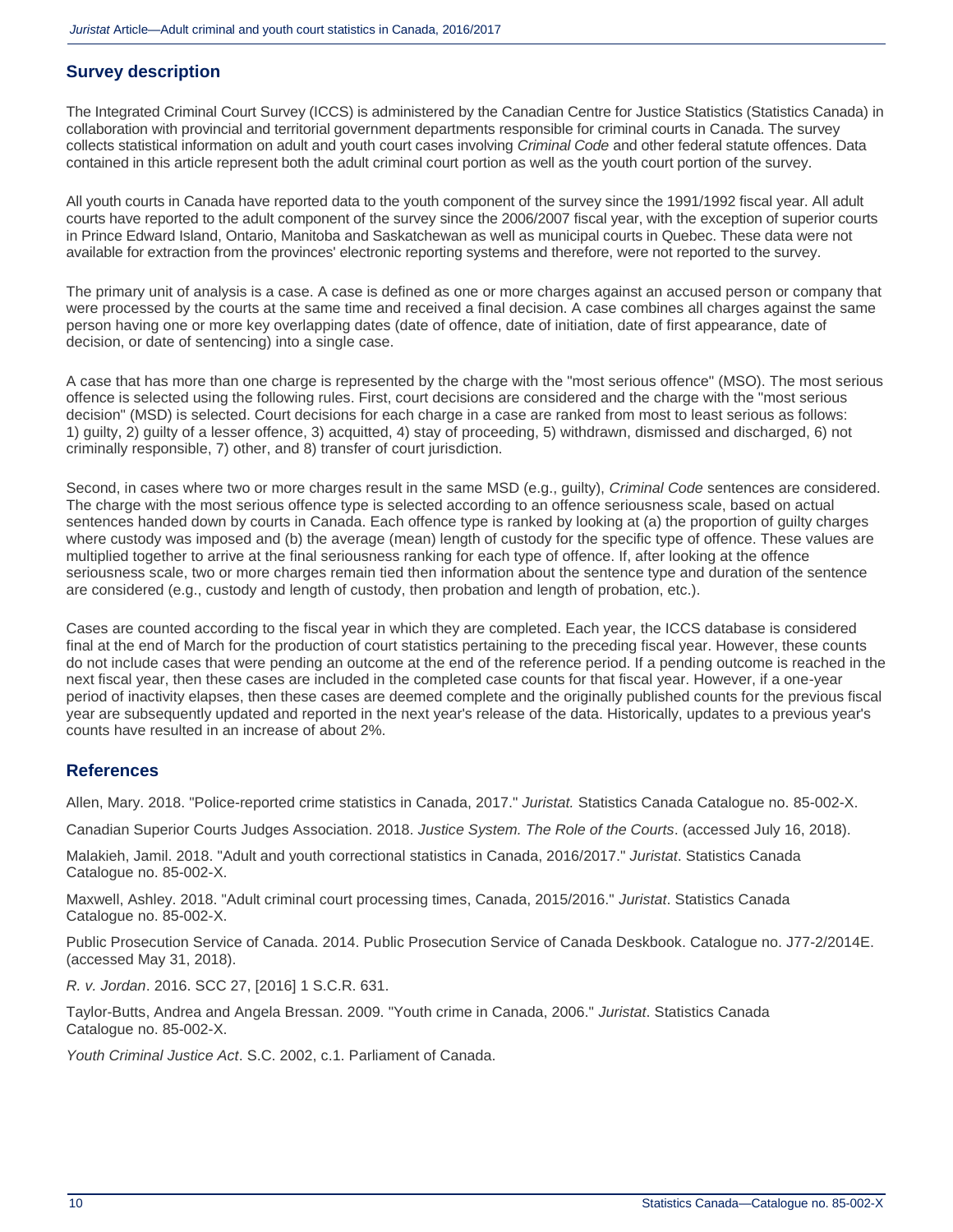#### **Notes**

1. Not all criminal incidents that are reported to the police result in a criminal charge. Similarly, not all criminal charges that are laid by the police proceed to court (Maxwell 2018). In 2017, approximately 29% of all criminal incidents reported by police were cleared by charge according to the Uniform Crime Reporting Survey.

2. In this article, the term "jurisdiction" is used interchangeably with the term "province or territory".

3. Based on the most serious offence (MSO) in the case. Cases that involve more than one charge are represented by the MSO.

4. The vast majority (greater than 98%) of youth court cases involving charges under the *Youth Criminal Justice Act* (*YCJA*) are charged under section 137. This section makes it an offence to willfully fail or refuse to comply with a youth sentence, victim fine surcharge, or disposition made under the *YCJA* or its predecessor, the *Young Offenders Act*.

5. This category includes stays, withdrawals, dismissals and discharges at preliminary inquiry as well as court referrals to alternative or extrajudicial measures and restorative justice programs. These decisions all refer to the court stopping criminal proceedings against the accused.

6. Stays are a specific type of stoppage directed by either the Crown or a judge. An example of why a court may institute a stay is in response to a Charter challenge for unreasonable delay, i.e. a so-called *Jordan* application. Other reasons for stays include, for example, abuse of process or misconduct by the Crown.

7. Custodial sentence lengths reflect the amount of time remaining to be served on a custodial sentence after credit has been awarded for time spent in pre-sentence custody. However, in some jurisdictions, the length of custody information represents the total length of custody imposed by the court. Excludes cases in which the length of the custody sentence was unknown or indeterminate. Length of custody information are not available from Manitoba.

8. Cases may involve more than one type of sentence, therefore, percentages do not total 100%.

9. Municipal court data were unavailable from Quebec. The Ministère de la Justice of Quebec estimates that about 14% of cases in Quebec are heard in municipal courts.

10. *R. v. Jordan*. 2016. SCC 27, [2016] 1 S.C.R. 631.

11. These values exclude Quebec municipal court data.